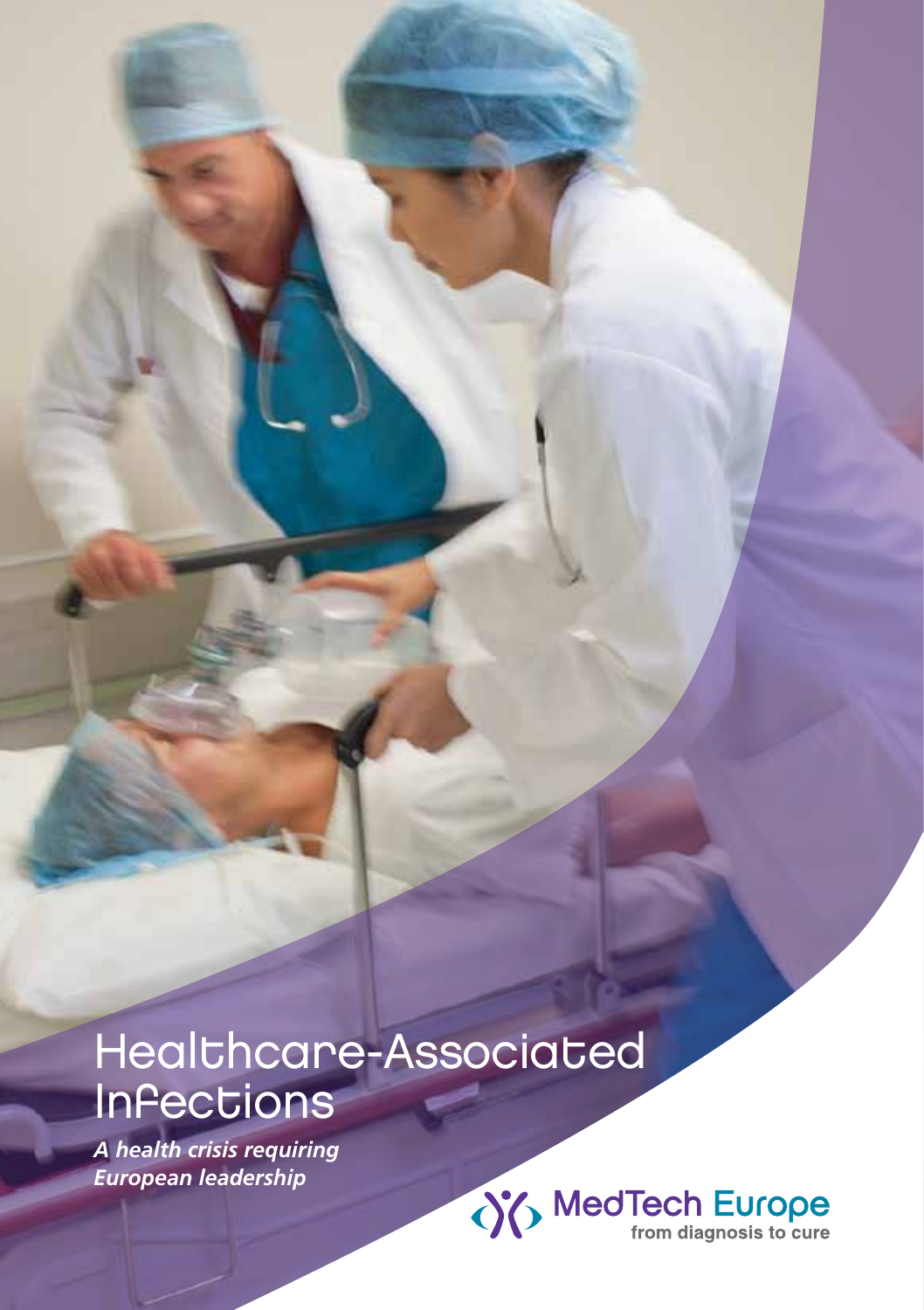## A healthcare crisis requiring European leadership

Healthcare-associated infections (HAI) are infections that a patient acquires when receiving healthcare or during a stay in a healthcare institution.

#### **HAI:**

- prolong the suffering of patients
- increase healthcare costs

Every year in the EU it is estimated that 4.1 million people are affected by HAI. This results in 37,000 deaths and adds estimated costs of over €6 billion according to the European Centre for Disease Prevention and Control (ECDC). This is clearly a healthcare crisis requiring pan-European leadership.

In times of austerity and budget cuts, the provision of health services requires innovative solutions to preserve the highest standards of care whilst ensuring the sustainability of healthcare systems.

Patients expect that every effort along the clinical patient pathway, from admission to recovery back at home, is made to ensure their safety.

The medical technology industry has made significant progress in the research and development of technologies to prevent, detect and manage HAI at every stage of the patient pathway.

Eucomed, the European Medical Technology Industry Association and EDMA, the European Diagnostic Manufacturers Association, are working together to drive value-based innovation in the industry and to create more sustainability in healthcare systems throughout Europe.

"When a patient is treated in a hospital they expect to get well, and receive the best care *possible without being exposed to medical errors that could lead to adverse health effects or infection (…) Ensuring the safety of anyone that comes into contact with healthcare services is one of the most pressing healthcare challenges to date."*

> **Martin Seychell**, Deputy Director-General for Health and Consumers, European Commission Health-EU newsletter 107 – Focus, March 2013

### **HAI: a true burden**



Every year, approximately **37,000 deaths** are caused directly by HAI



The yearly number of patients in the EU with at least one HAI is estimated at **4.1 million patients**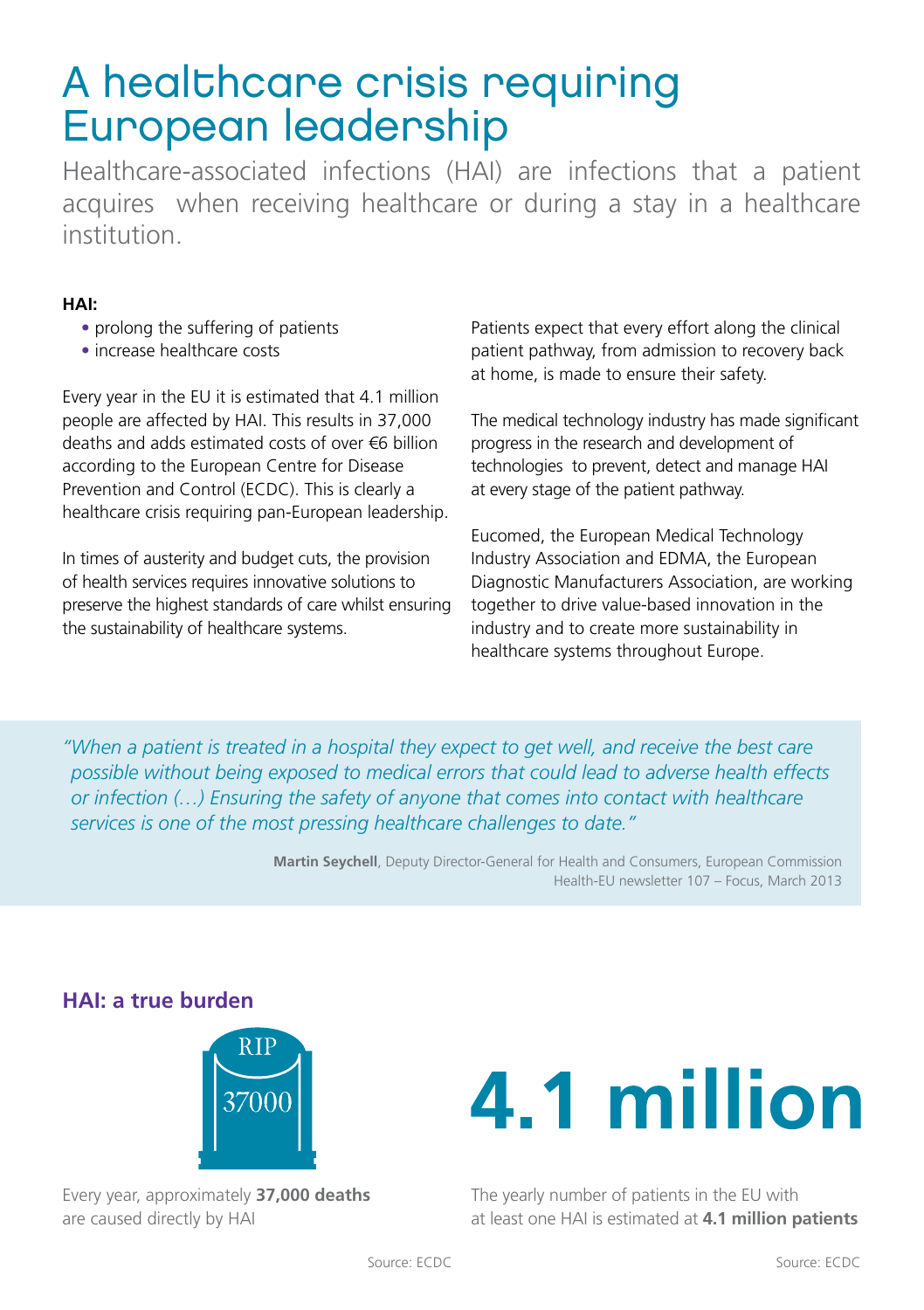# The STEP model to Pight healthcare-associated infections

The 'STEP' model helps healthcare providers and professionals to assess the risk of HAI and use the information to introduce policies which will help reduce and contain infections. It focuses on:

- **S- Staff** Training for staff on infection control practices
- **T- Technology** Introducing cost-effective, innovative technologies to reduce HAI
- **E- Environment** Reducing environmental risks through cleaning and disinfection of facilities and equipment, good hand-hygiene and isolation of infected patients
- **P- Processes** Setting out clear policies on risk prevention

*"A crisis has been building up over decades, meaning that today common yet life-threatening infections are becoming difficult or even impossible to treat. It is time to take much stronger action worldwide to avert an ever-increasing health and economic burden."*

**WHO**, The evolving threat of antimicrobial resistance: Options for action, 2012

## **The costs and benefits of bacterial screening**



Pre-screening programmes for MRSA bacterial infections

reduced

related antibiotics spent by 50%

MRSA bacterial infections by

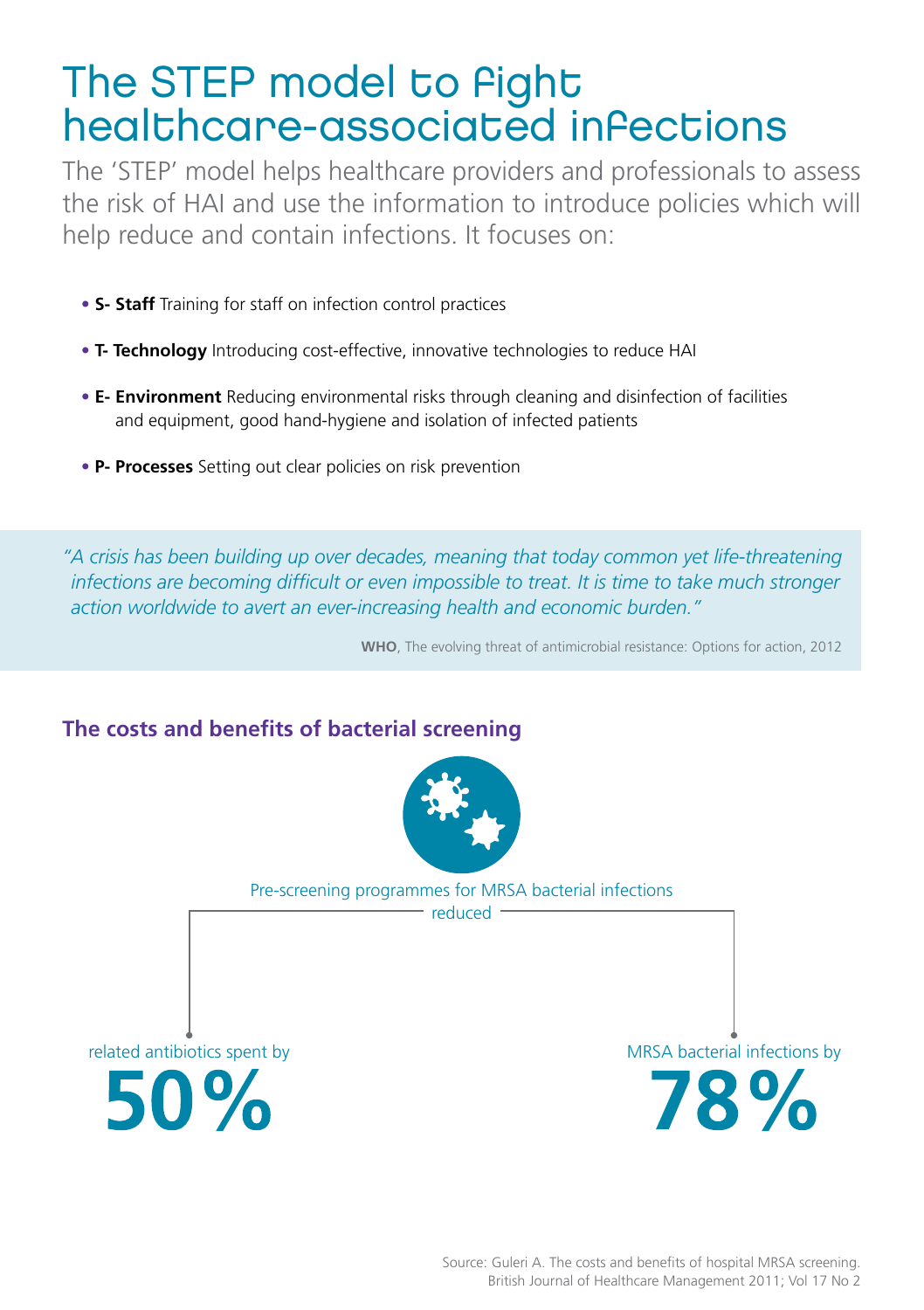# Call to action

It is impossible to get to zero risk but there should be zero tolerance of non-compliance to measures to reduce HAI.

There is a need for change and Member States and the EU need to act in a coordinated manner to reduce the burden imposed by HAI on our healthcare systems.

Eucomed and EDMA therefore call on the European Commission and Member States to build on the Council Recommendations of 9 June 2009 on patient safety, which include the prevention and control of healthcare-associated infections.

The European response to healthcare-associated infections needs to be improved and the following actions are proposed:

| <b>Establishing robust</b><br>surveillance and<br>reporting systems<br>on HAI | <b>Setting HAI reduction</b><br>targets at Member<br><b>State level</b>                           | <b>Reducing barriers</b><br>to innovative solutions<br>that help combat HAI |
|-------------------------------------------------------------------------------|---------------------------------------------------------------------------------------------------|-----------------------------------------------------------------------------|
| <b>Providing EU funding</b><br>for HAI prevention and<br>control measures     | <b>Developing consistent</b><br>indicators to facilitate<br>best practice sharing<br>and learning | <b>Encouraging</b><br>continuous<br><i>improvements</i>                     |

### **One in twenty hospitalised patients acquires an infection**

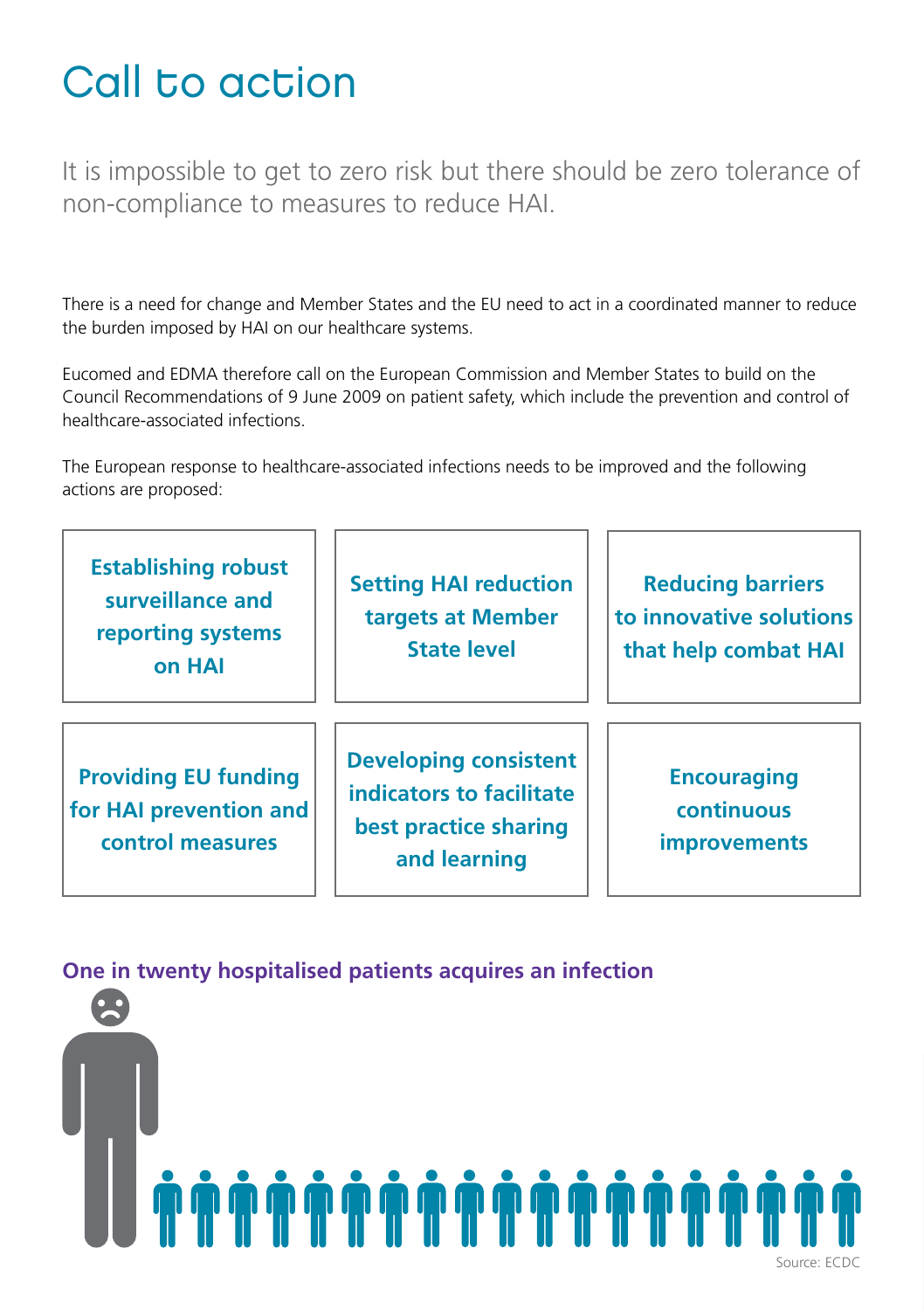## **The patient pathway** Before admission to hospital

For patients having an elective procedure in a hospital, as well as in the case of an emergency admission, programmes can be put in place to help reduce the risks of healthcare-associated infections and ensure better outcomes.



#### **The magnitude of the problem**

Everybody carries germs on their skin and in respiratory and digestive tracts, that usually do no harm. When hospitalised, some of these germs can lead to infections. This can lead to a longer stay in the hospital, increased costs of treatment and sadly even disability and death.

### **What can be done?**

Screening programmes: Prior to being admitted to hospital patients are screened to establish if they are colonised with bacteria, before being moved to the ward.





Pre-surgical nasal screening: This can be used to detect whether a patient is carrying a certain type of bacteria. Advanced screening technologies can provide sophisticated and rapid test findings before (e.g. during pre-admission consultation) or on admission. This can help to reduce the infection rate in patients during the medical intervention, facilitate appropriate use of antibiotics avoid contaminating other patients and staff.

Molecular screening techniques: These techniques are beginning to be applied to HAI control. These technologies allow for rapid identification of bacteria. The implementation of such diagnostic tools, in conjunction with appropriate patient management interventions (such as the use of antiseptics), can lead to a decrease in infection rate of up to 60%.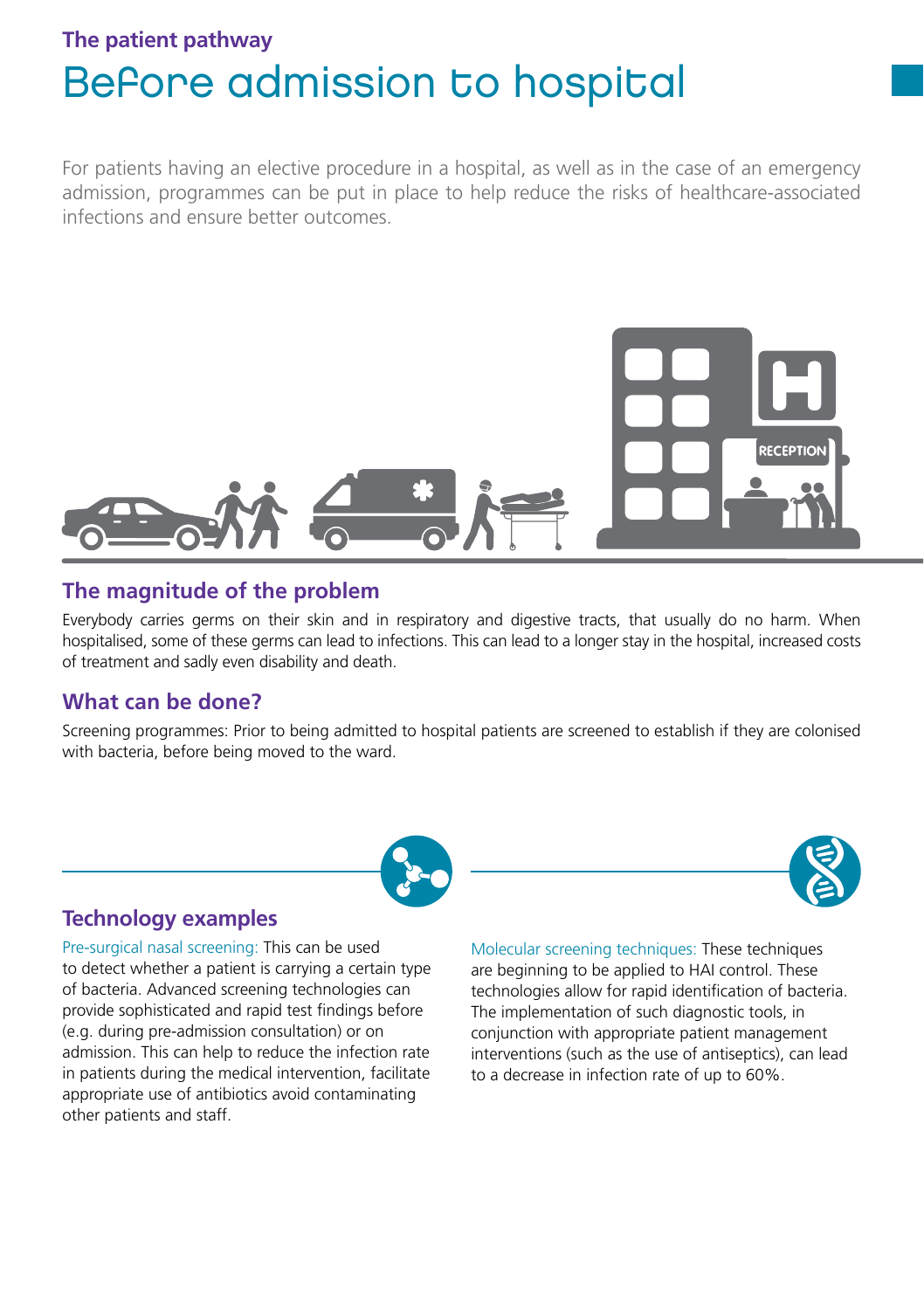# Arrival at the ward

For many medical interventions patients need catheters (thin, clean hollow tube usually made of soft plastic or rubber). These are introduced in the body to inject (e.g. saline solution or anaesthetics) or remove fluids (e.g. urine, wound fluids).



#### **The magnitude of the problem**

Many patients will require catheterisation following admission. The European Centre for Disease Prevention and Control (ECDC) has identified catheter related bloodstream infections (CRBSI) as one of the 5 top clinical priority areas for additional scientific guidance. CRBSI occurs when a patient develops a bloodstream infection with the site of the infection being an intravascular catheter. This may happen when bacteria or fungus grow in or around the catheter and spread to the patient's bloodstream. These infections have serious consequences: 30-35% of patients in intensive care with catheter-related bloodstream infections die.

#### **What can be done?**

The best way to prevent infections is through good professional practice including hand-hygiene and appropriate care when dealing with patients. Innovative medical technology can also help.



#### **Technology examples**

#### Cleaning and disinfection

procedures: These procedures are essential to decrease the number of microbes in the area close to the patient. It is also crucial to put in place personal protective barriers (e.g. gloves, gown) to prevent healthcare workers from carrying bacteria to other patients.



Substantial reductions in CRBSI can be achieved with the aid of advanced medical technologies together with complementary improved practices. These include integrated safety catheter systems and closed IV access together with associated care and maintenance.



Use of antimicrobial dressings: In

addition, the use of Chlorhexidine Gluconate (CHG) antimicrobial dressings that integrate a clear CHG gel pad reduce the level of bacteria from the skin flora which is the most common source of catheter related bloodstream infections.

#### Pre-filled saline flushing devices:

The use of pre-filled saline flushing devices for maintenance of indwelling catheters reduces the potential for contaminated solutions, saves staff time and eliminates the need for needles, glass vials and ampoules.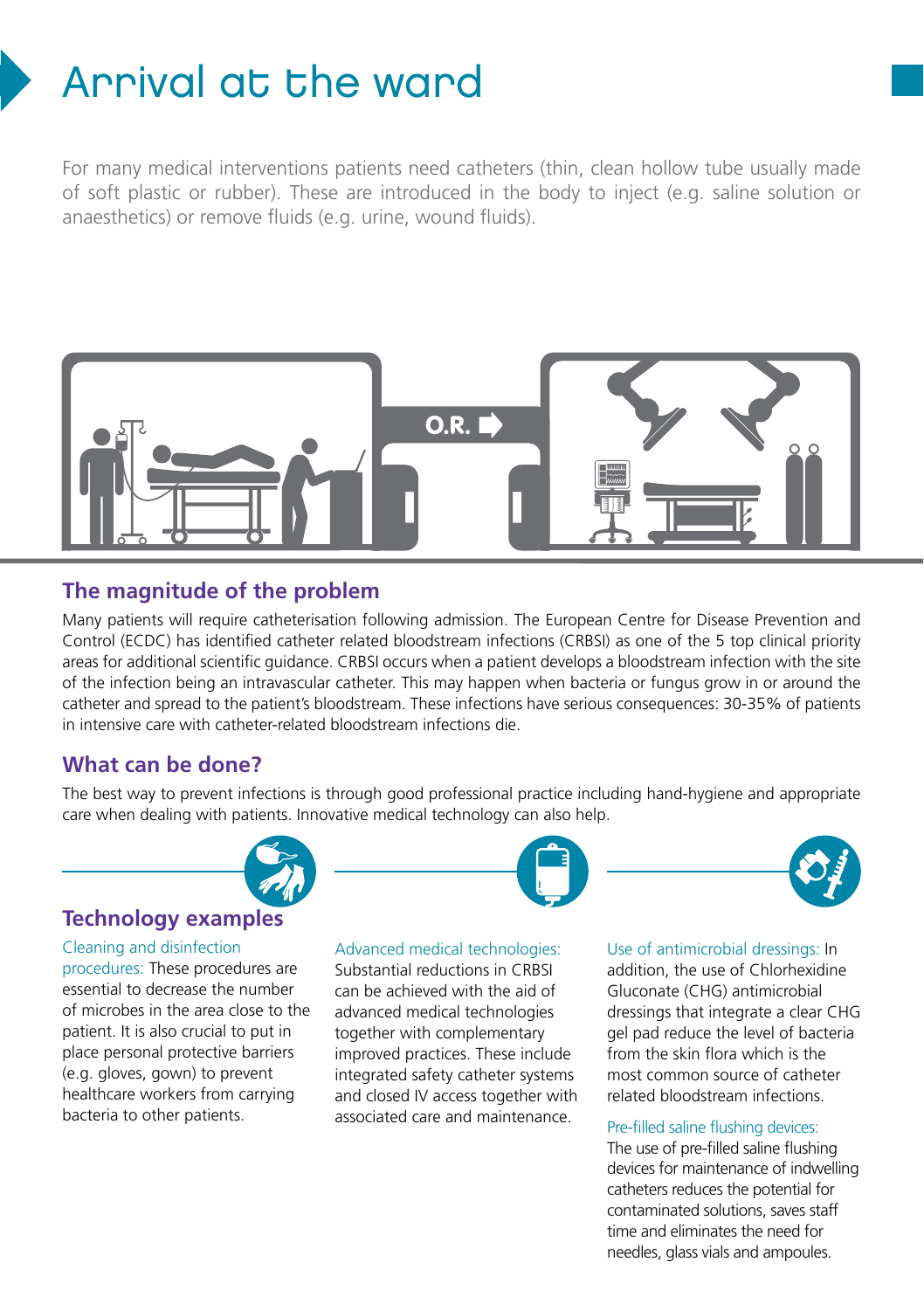# Operating room surgery and invasive diagnostic procedures

An infection can occur after surgery in the part of the body where the procedure took place. In case of surgery, these are called surgical site infections (SSIs) and they account for more than half of all adverse events in this group of patients.



### **The magnitude of the problem**

SSIs, if not prevented, can result in longer post-operative hospital stays, may require intensive care and even additional surgical procedures. It is estimated that approximately 6% of all patients undergoing surgery develop SSIs.

### **What can be done?**

Approximately 40 to 60% of SSIs can be prevented by implementing good clinical practices, using innovative medical technologies including minimally invasive procedures and putting in place adequate surveillance mechanisms. Ensuring the right ventilation in the operating room, best practices of sterilisation and disinfection of surgical instruments, the adherence of healthcare workers to guidelines such as wearing gloves and gowns are important to control SSIs.



### **Technology examples**

#### Active patient warming:

Hypothermia is a significant risk factor for developing SSIs. The use of active patient warming blankets to maintain patient temperature during the procedure is proven to significantly reduce the rate of SSIs. Using adequate antimicrobial

measures: Using gowns and drapes that are resistant to microbial penetration is also important to prevent SSIs. Skin disinfection combined with the use of adequate drapes including antimicrobial incise drapes for high risk procedures, also reduces wound contamination while the use of antimicrobial coated sutures have been shown to reduce the risk of infection and thus improving patients' clinical outcome.

#### Reprocessing of reusable

instruments: Sterilisation of invasive devices is key in avoiding infections. Low temperature sterilisation protects delicate instruments and ensures functionality. Increasing automation of high level disinfection processes does ensure consistent outcomes and minimises risks.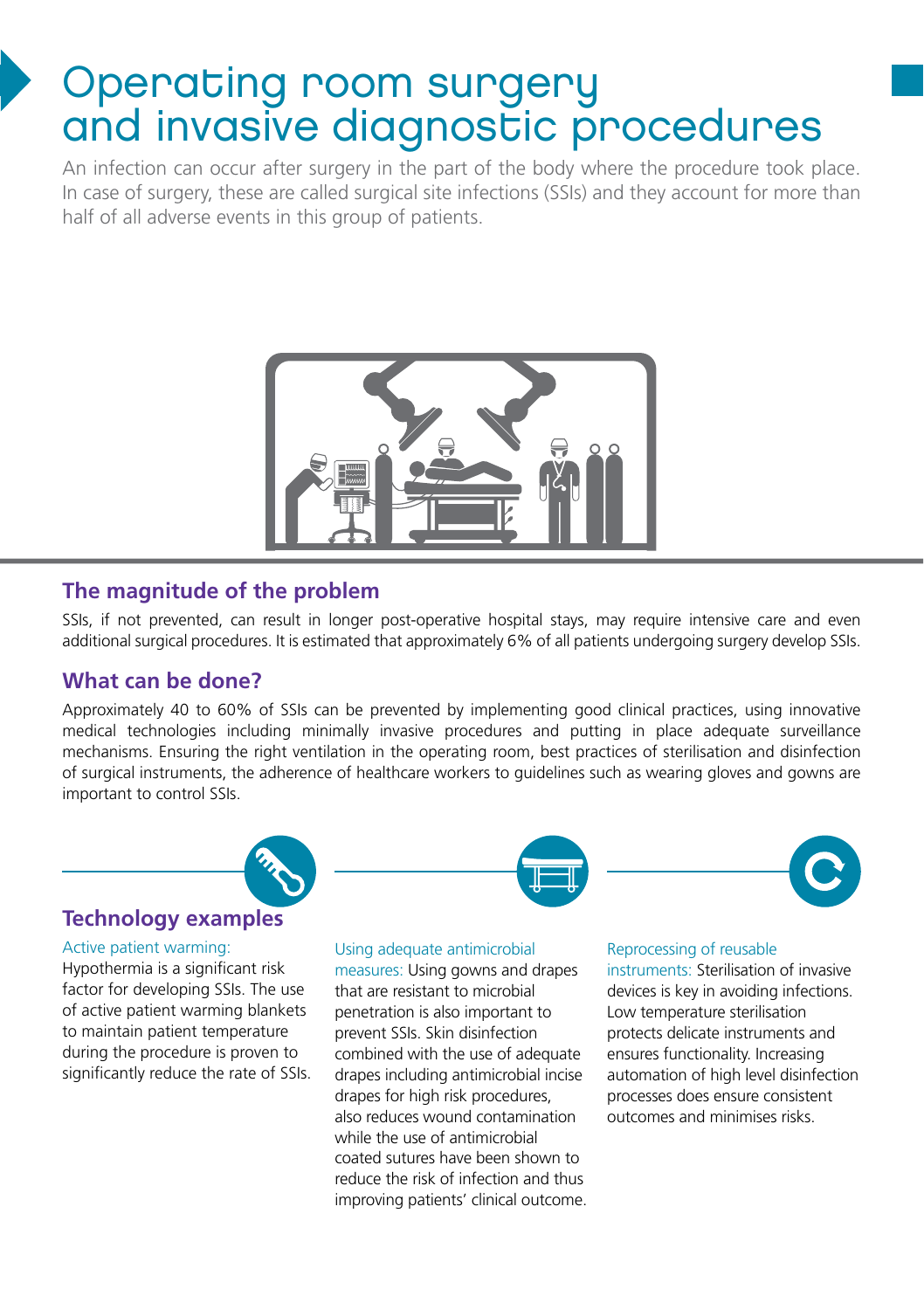# Hospital stay (intensive care unit or ward)

Patients staying at a hospital expect to recover quickly and receive the best possible care without being exposed to any unnecessary harm. An infection acquired will diminish the patient's wellbeing. In severe cases such infections can cause prolonged illness, disability or even death.



## **The magnitude of the problem**

Patients who acquire infections from surgery spend, on average, an additional 6.5 days in the hospital, are five times more likely to be readmitted after discharge and twice as likely to die.

### **What can be done?**

Healthcare workers' adherence to adequate antibiotic stewardship programmes, suitable measures to detect bacterial infection avoiding the risks of transmission and the use of minimally invasive procedures during surgery, reduces patients' recovery time and risk of infections.



#### **Technology examples**

Safety devices: The use of needles or syringes with safety devices can prevent a healthcare worker from a needle stick injury and thus from being infected with HAI or blood borne diseases such as HIV or Hepatitis.

ECG cables: Reusable ECG cables are designed for multiple use, however these cables for patients receiving cardiac monitoring have been shown to still be colonized with pathogens even after cleaning.

In these circumstances, the introduction of a disposable single patient use product enables the ability to reduce the risk of cross contamination in a post treatment environment.

#### Automated systems for the disinfection of the environment:

The use of automated area decontamination using for example hydrogen peroxide as a biocidal agent, in conjunction with manual cleaning can reduce the environmental contamination by pathogens in the environment like patients' rooms, operating rooms and intensive care units. Automation ensures efficiency and that the level of disinfection achieved is consistent every time.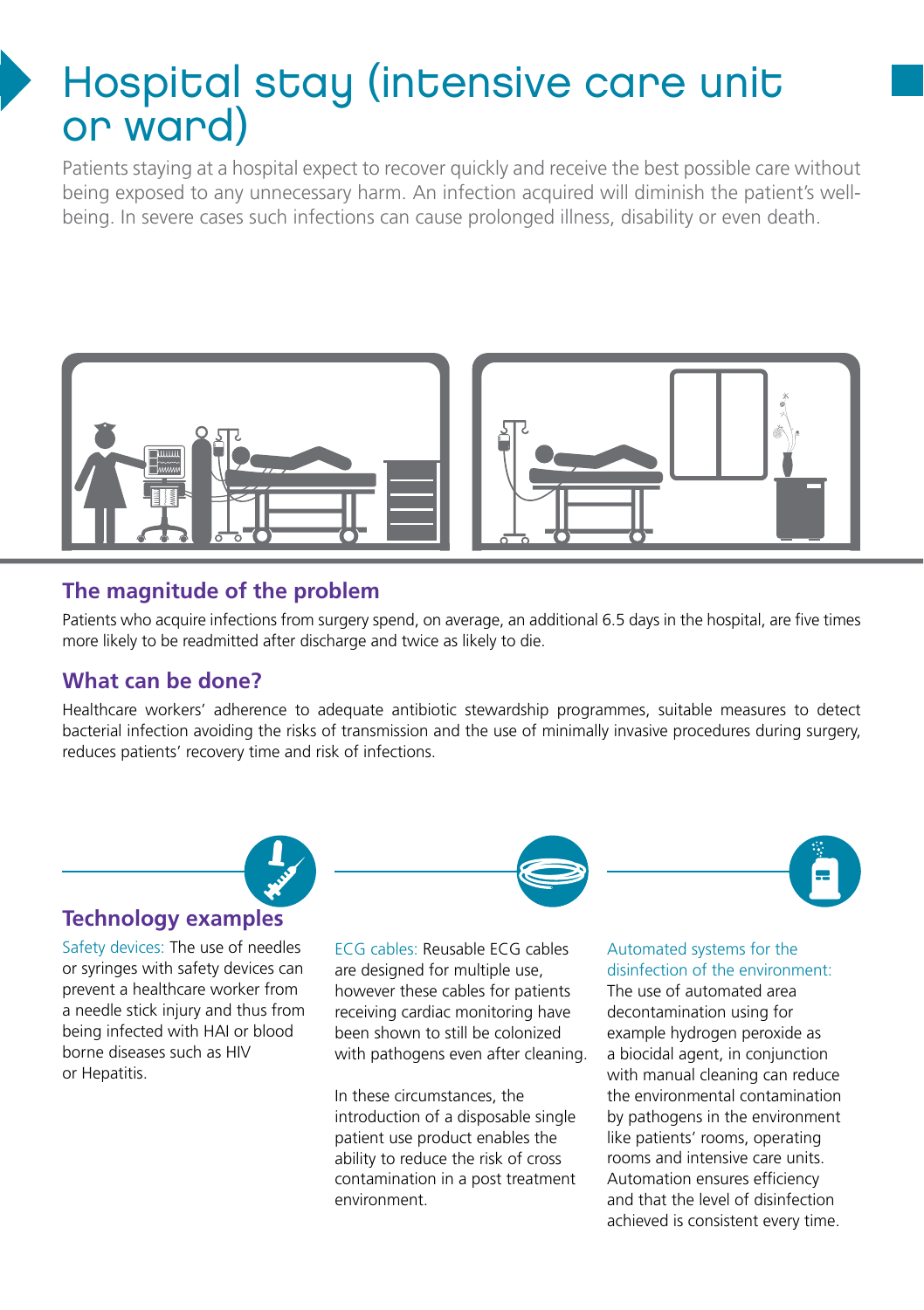# Discharged and back at home

The delivery of healthcare is constantly changing. There is an increasing trend towards outpatient clinics and day surgery which means that patients continue to be treated in other healthcare facilities or in their home environment. Patients expect their safety to be taken care of throughout the continuum of care.

The role of patients, carers and family in combatting healthcare-associated infections is crucial during recovery and back at home. They need to be educated on how they can contribute to reduce HAI to ensure safe recovery of the patient.



## **The magnitude of the problem**

Patients and carers need to be vigilant when recovering back at home. Adherence to hygiene measures, detection of infections that may appear after the patient has been discharged and the adequate use and replacement of medical devices are crucial to complete the recovery of the patient. If not prevented, infections can lead to decreased quality of life, more time lost from work and increase the burden on family and healthcare systems.

## **What can be done?**

The home care setting is a challenging environment because it is more difficult to control. Patients and their carers play an important role through adhering to good patient safety practices.



### **Technology examples**

Wound care management: Dressings are important to maintain sterility and absorb blood and serum from wounds. Advanced dressings containing barriers to protect the wound site from bacteria as well as antimicrobial wound care products can contribute to improving patient recovery.

Timely detection of bacteria: Antibiotic treatment can be life-saving but constitutes also a risk factor for acquiring infections such nosocomial diarrhoea and other intestine infections. Modern medical technology can help detect and identify the bacteria within a few hours. Clinicians can then determine the most appropriate and targeted therapy, infection prevention and control measures which will lead to better management of the disease and a reduced risk of undesired side effects.